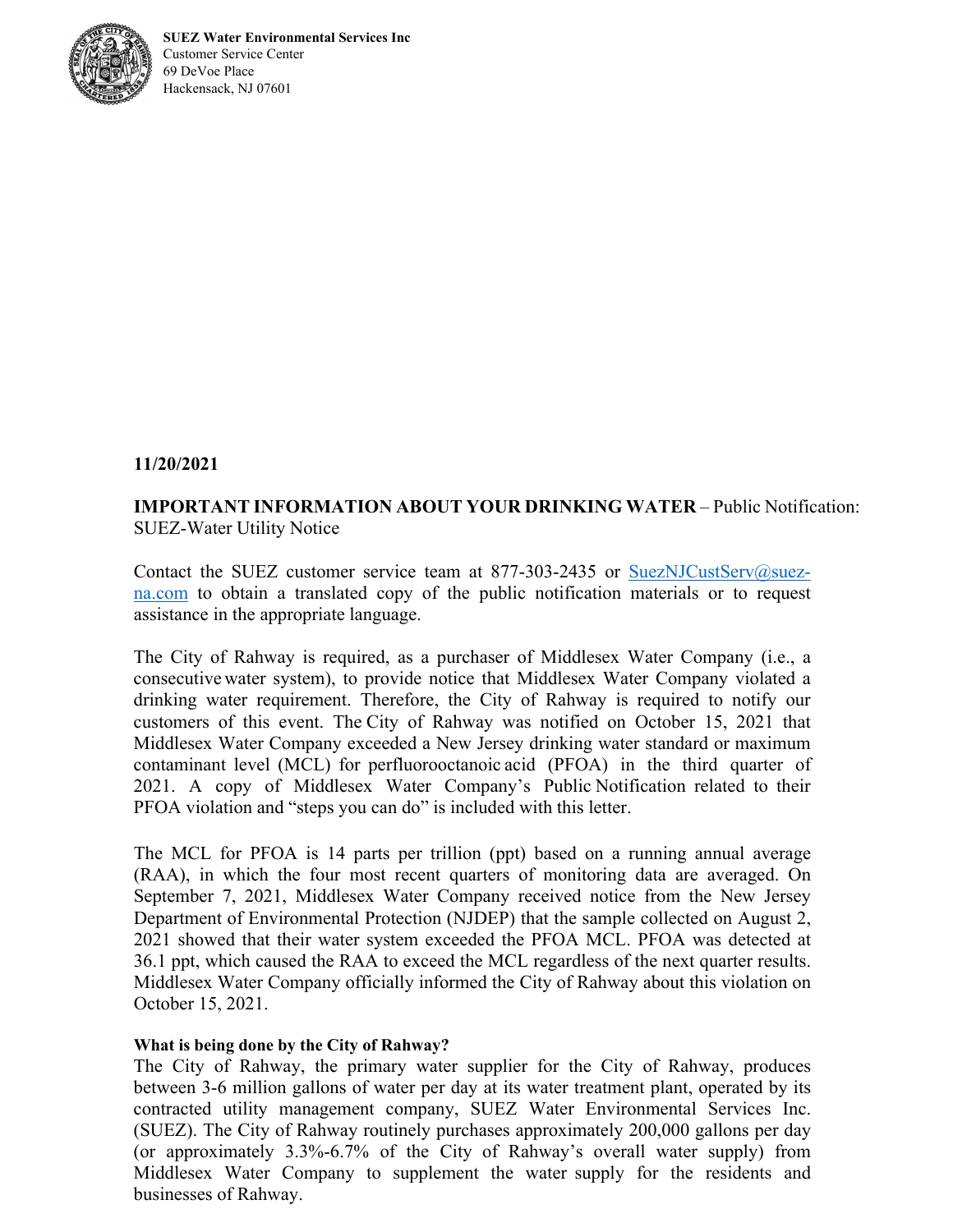The City of Rahway has made significant capital improvements to upgrade its treatment system and infrastructure at its water treatment plant to protect its customers from the group of chemicals called per- and polyfluoroalkyl substances (PFAS), such as PFOA. The City uses a treatment material known as Granular Activated Carbon (GAC) to adsorb and remove PFAS contaminants from the water. Rahway's 2021 PFOA results from our treatment plant (prior to blending with water from Middlesex Water Company) are as follows:

Quarter 1 PFOA: 3.8 ppt Quarter 2 PFOA: 4.6 ppt Quarter 3 PFOA: No detection

**Immediately upon notice from Middlesex Water Company of the PFOA exceedance, the City of Rahway closed the interconnection with the Middlesex Water Company system**. The City of Rahway intends to keep the interconnection with Middlesex Water Company closed until Middlesex Water Company's water complies with the New Jersey drinking water standard. In accordance with the New Jersey and federal Safe Drinking Water Acts, SUEZ is sending this Public Notice directly to each customer to inform them of the PFOA MCL exceedance from Middlesex Water Company.

For more information, see https://www.nj.gov/dep/watersupply/pfas/ and https://www.nj.gov/health/ceohs/documents/pfas\_drinking%20water.pdf

\*Please share this information with all the other people who drink this water, especially those who may not have received this notice directly (for example, people in apartments, nursing homes, schools, and businesses). You can do this by posting this notice in a public place or distributing copies by hand or mail.\*

The City of Rahway remains committed to monitoring and maintaining drinking water that meets state and federal drinking water standards for the community.

Should you have any questions please contact the SUEZ customer service team at 877- 303-2435 or SuezNJCustServ@suez-na.com.

This notice is sent to you by Rahway Water Treatment Plant. State Water System ID# NJ2013001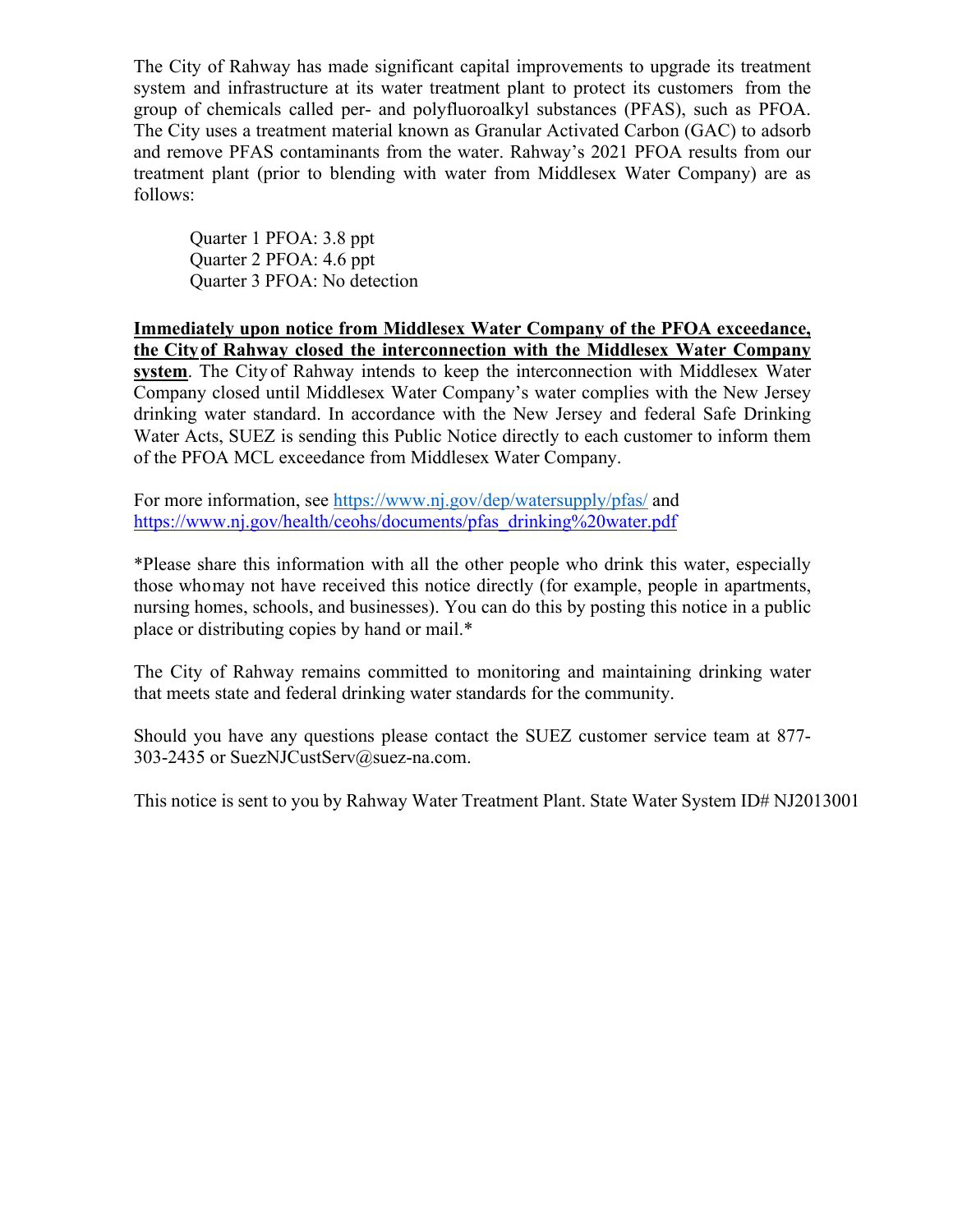## **11/20/2021**

**INFORMACIÓN IMPORTANTE SOBRE EL AGUA POTABLE**-Notificación Pública: Aviso de servicios públicos de SUEZ-Water

Comuníquese con el equipo de atención al cliente de SUEZ llamando al 877-303-2435 o enviando un correo electrónico a SuezNJCustServ@suez-na.com para obtener una copia traducida de los materiales de notificación pública o para solicitar asistencia en el idioma apropiado.

Se requiere que la ciudad de Rahway, como compradora de Middlesex Water Company (es decir, un sistema de agua consecutivo), notifique que Middlesex Water Company violó un requisito de agua potable. Por lo tanto, la ciudad de Rahway debe notificar a nuestros clientes de este acontecimiento. Se notificó a la ciudad de Rahway el 15 de octubre de 2021 que Middlesex Water Company superó el estándar de agua potable de Nueva Jersey o el nivel máximo de contaminantes (MCL) del ácido perfluorooctanoico (PFOA) en el tercer trimestre de 2021. Con esta carta se incluye una copia de la Notificación pública de Middlesex Water Company relacionada con la violación de PFOA y los "pasos que usted puede seguir".

El MCL del PFOA es de 14 partes por billón (ppt) basado en un promedio anual corriente (RAA), en el que se promedian los cuatro trimestres más recientes de datos de monitoreo. El 7 de septiembre de 2021, Middlesex Water Company recibió una notificación del Departamento de Protección Ambiental de Nueva Jersey (NJDEP) de que la muestra recolectada el 2 de agosto de 2021 mostraba que su sistema de agua excedía el MCL del PFOA. Se detectó PFOA a 36.1 ppt, lo que provocó que el RAA superara el MCL, independientemente de los resultados del próximo trimestre. Middlesex Water Company informó oficialmente a la ciudad de Rahway sobre esta violación el 15 de octubre de 2021.

## **¿Qué está haciendo la ciudad de Rahway?**

La ciudad de Rahway, el principal proveedor de agua de la ciudad de Rahway, produce entre 3 y 6 millones de galones de agua por día en su planta de tratamiento de agua, operada por su empresa de administración de servicios públicos contratada, SUEZ Water Environmental Services Inc. (SUEZ). La ciudad de Rahway compra habitualmente unos 200,000 galones por día (o alrededor del 3.3% -6.7% del suministro total de agua de la ciudad de Rahway) a Middlesex Water Company para complementar el suministro de agua para los residentes y las empresas de Rahway.

La ciudad de Rahway ha realizado importantes mejoras de capital para mejorar su sistema de tratamiento y la infraestructura en su planta de tratamiento de agua para proteger a sus clientes del grupo de sustancias químicas llamadas sustancias per y polifluoroalquilo (PFAS), como PFOA. La ciudad utiliza un material de tratamiento conocido como carbón activado granular (GAC) para adsorber y eliminar los contaminantes PFAS del agua. Los resultados de PFOA 2021 de Rahway de nuestra planta de tratamiento (antes de la mezcla con agua de Middlesex Water Company) son los siguientes:

PFOA del primer trimestre: 3.8 ppt PFOA del segundo trimestre: 4.6 ppt PFOA del tercer trimestre: Sin detección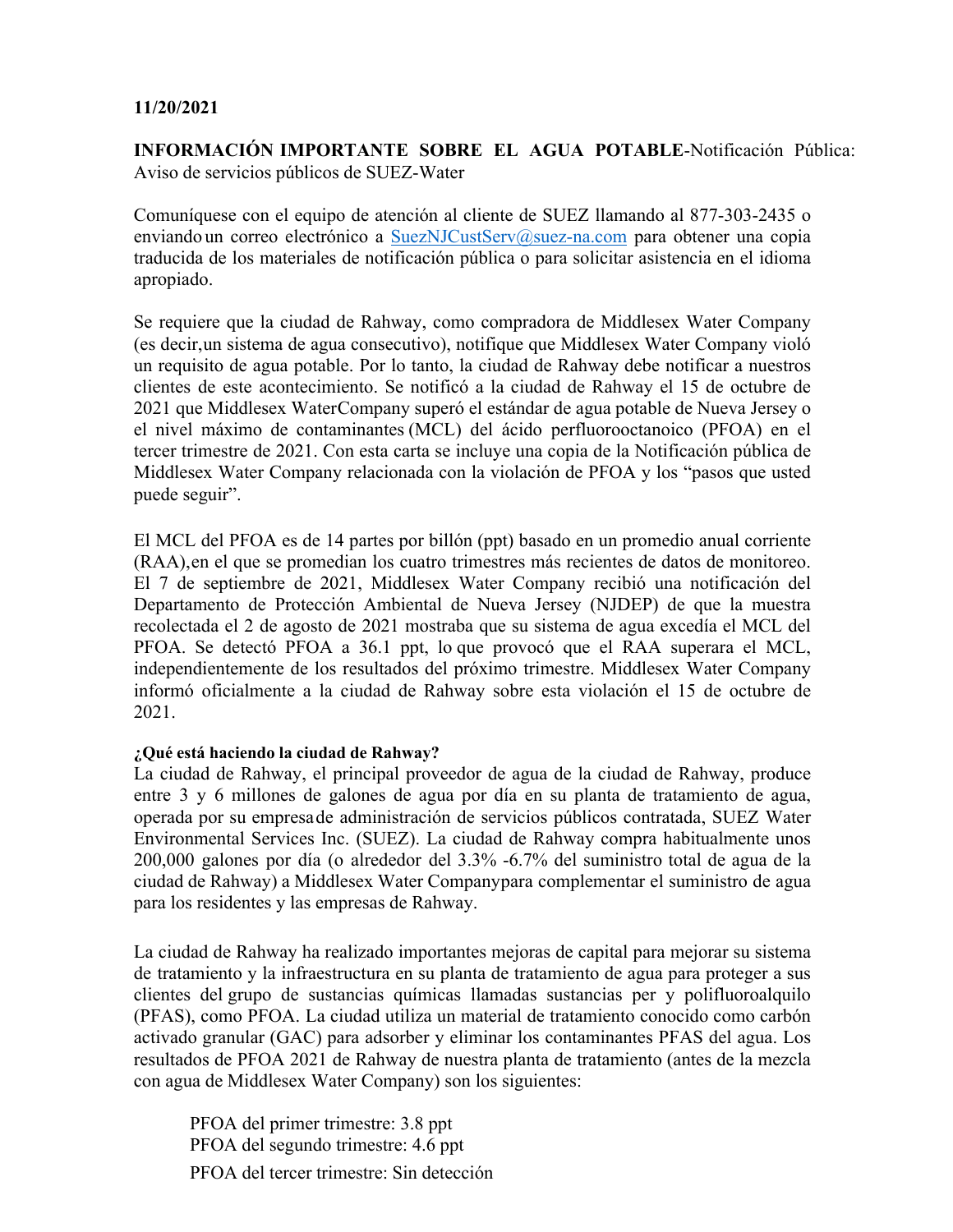**Inmediatamente después del aviso de Middlesex Water Company del exceso del PFOA, la ciudad de Rahway cerró la interconexión con el sistema de Middlesex Water Company**. La ciudad de Rahway tiene la intención de mantener cerrada la interconexión con Middlesex Water Company hasta que el agua de Middlesex Water Company cumpla con el estándar de agua potable de Nueva Jersey. De acuerdo con las leyes federales y de Nueva Jersey sobre el agua potable segura, SUEZ envía esta Notificación Pública directamente a cada cliente para informarles del exceso del MCL del

Para obtener más información, consulte https://www.nj.gov/dep/watersupply/pfas/ y https://www.nj.gov/health/ceohs/documents/pfas\_drinking%20water.pdf

PFOA de Middlesex Water Company.

\*Comparta esta información con todas las demás personas que beben esta agua, en especial con aquellas que no hayan recibido este aviso directamente (por ejemplo, personas en apartamentos, hogares de ancianos, escuelas y negocios). Puede hacerlo exponiendo este aviso en un lugar público o distribuyendo copias a mano o por correo.\*

La ciudad de Rahway sigue comprometida con el control y el mantenimiento del agua potable que cumple con las normas estatales y federales de agua potable para la comunidad.

Si tiene alguna pregunta, comuníquese con el equipo de atención al cliente de SUEZ llamando al 877-303-2435 o enviando un correo electrónico a SuezNJCustServ@suezna.com.

Este aviso se lo envía Rahway Water Treatment Plant. Número de identificación del sistema de agua estatal NJ2013001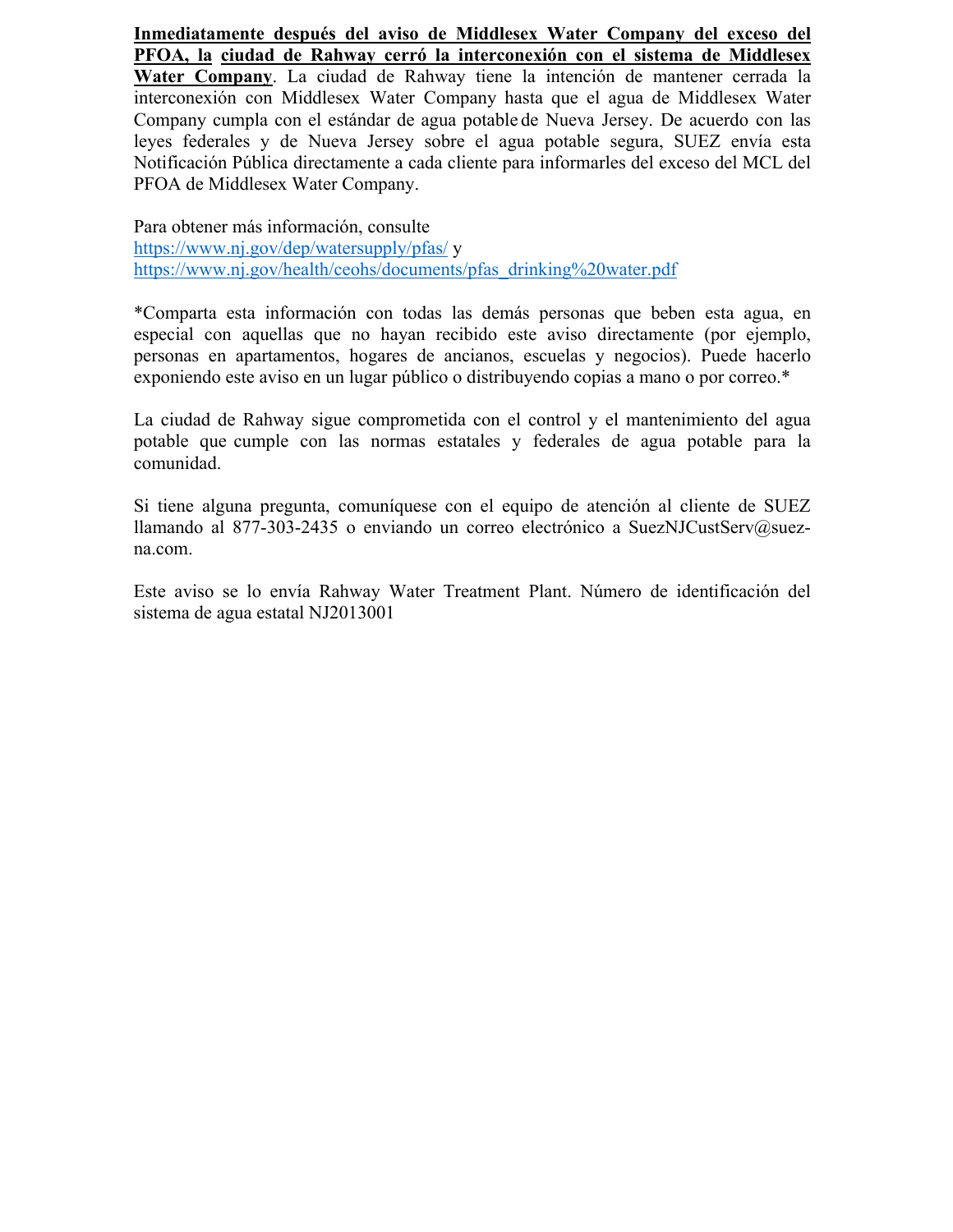# **IMPORTANT INFORMATION ABOUT YOUR DRINKING WATER**

## **Middlesex Water Company Has Levels of Perfluorooctanoic Acid (PFOA) Above Drinking Water Standards and Failed to Meet All Public Notification Requirements**

Our water system recently violated a New Jersey drinking water standard, and as our customers, you havea right to know what happened, what you should do, and what we are doing to correct this situation. A drinking water standard for Perfluorooctanoic acid (PFOA) was exceeded,

Additionally. Middlesex Water Company failed to provide the initial public notification in all required language(s) regarding the importance of the notice or contain where persons served may contact the water system to obtain a translated copy of the notice or to request assistance in the appropriate language.

Contact us at 800-549-3802 or info@middlesexwater.com to obtain a translated copy of the publicnotification materials or to request assistance.

We routinely monitor for the presence of federal and state regulated drinking water contaminants. New Jersey adopted a standard, or maximum contaminant level (MCL), for PFOA in 2020 and required monitoring began in 2021. The MCL for PFOA is 14 parts per trillion (ppt) and is based on a running annual average (RAA), in which the four most recent quarters of monitoring data are averaged. On September 7, 2021, we received notice that the sample collected on August 2, 2021, showed that our system exceeds the PFOA MCL. PFOA was detected at 36.1 ppt, which caused the RAA to exceed the MCL regardless of the following quarterly results.

## **What is PFOA?**

Perfluorooctanoic acid (PFOA) is a member of the group of chemicals called per- and polyfluoroalkyl substances (PFAS), used as a processing aid in the manufacture of fluoropolymers used in non-stick cookware and other products, as well as other commercial and industrial uses, based on its resistance to harsh chemicals and high temperatures. PFOA has also been used in aqueous film-forming foams for firefighting and training, and it is found in consumer products such as stain-resistant coatings for upholstery and carpets, water-resistant outdoor clothing, and greaseproof food packaging. Major sources of PFOA in drinking water include discharge from industrial facilities where it was made or used and the release of aqueous film-forming foam. Although the use of PFOA has decreased substantially, contamination is expected to continue indefinitely because it is extremely persistent in the environment and is soluble and mobile in water.

## **What does this mean?**

*\*People who drink water containing PFOA in excess of the MCL over time could experience problems with their blood serum cholesterol levels, liver, kidney, immune system, or, in males, the reproductive system. Drinking water containing PFOA in excess of the MCL over time may also increase the risk of testicular and kidney cancer. For females, drinking water containing PFOA in excess of the MCL over time may cause developmental delays in a fetus and/or an infant. Some of these developmental effects may persist through childhood.* 

\* *For specific health information, see* 

https://www.nj.gov/health/ceohs/documents/pfas\_drinking%20water.pdf.

## **What should I do?**

- If you have specific health concerns, a severely compromised immune system, have an infant, are pregnant, or are elderly, you may be at higher risk than other individuals and should seek advice fromyour health care providers about drinking this water.
- The New Jersey Department of Health advises that infant formula and other beverages for infants, suchas juice, should be prepared with bottled water when PFOA is elevated in drinking water.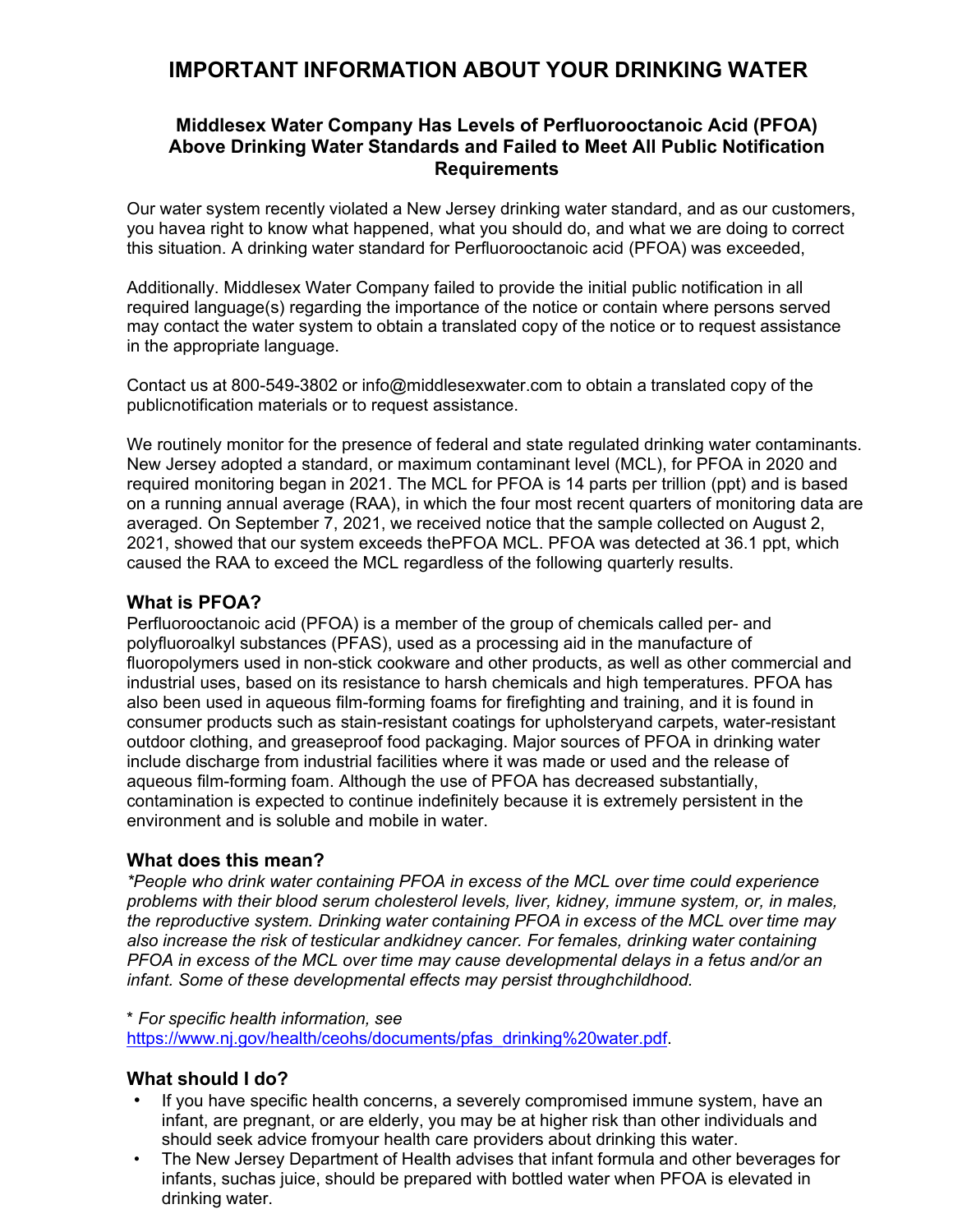- Pregnant, nursing, and women considering having children may choose to use bottled water for drinking and cooking to reduce exposure to PFOA.
- Other people may also choose to use bottled water for drinking and cooking to reduce exposure to PFOA or a home water filter that is certified to reduce levels of PFOA. Home water treatment devices are available that can reduce levels of PFOA. For more specific information regarding the effectiveness of home water filters for reducing PFOA, visit the National Sanitation Foundation (NSF) International website, http://www.nsf.org/.
- Boiling your water will not remove PFOA.

For more information, see https://www.nj.gov/dep/watersupply/pfas/

## **What is being done?**

Middlesex Water Company has been monitoring the levels of PFAS compounds for a number of years. We have been reporting on PFOA detection in our Annual Consumer Confidence Report sent to you since 2008. In anticipation of New Jersey regulatory standards being enacted, we began evaluating treatment options in 2019. Design of a new treatment plant which, will remove additional compounds, including PFOA, was completed and is under construction. The new treatment plant is expected to be in service in mid- 2023.Middlesex Water Company (MWC) provided initial notification to customers that were originally identified as being likely served drinking water from the treatment plant that exceeded the PFOA MCL. Based on continuous analysis and updates to the inputs and assumptions of hydraulic models, we have concluded that additional areas receive or may receive some portion of the water supply exceeding the PFOA MCL. Our distribution system is an integrated network where different source waters move in differentareas of the distribution network throughout any day, depending on overall customer demands and uses.

This comprehensive expansion of the notification area assures that all customers who are or may be served with any amount of this supply, at any time, are receiving a public notice.

With regard to the failure to meet all Public Notification (PN) requirements, Middlesex Water Company willensure all templates include information in the required languages, we will update our applicable operating procedures and periodically evaluate our communication protocols for compliance in order to stay current with the Public Notification requirements.

The initial list of impacted communities included all MWC customers in South Plainfield and Clark, a portion of MWC customers in Edison, Metuchen, and Woodbridge, and all of Rahway, a MWC wholesale contract customer. The revised public notification now includes all MWC customers in South Plainfield, Clark, Edison, Metuchen, Woodbridge and Carteret which had previously not initially been included. In addition, we are providing additional information in prominent languages spoken within our service area. For more information, please contact our Customer Service Department at 800-549-3802.

*\*Please share this information with all the other people who drink this water, especially those who may nothave received this notice directly (for example, people in apartments, nursing homes, schools, and businesses). You can do this by posting this notice in a public place or distributing copies by hand or mail. \** This notice is being sent to you by Middlesex Water Company. State Water System ID#1225001

Date distributed: November 8, 2021 (expanded notification) Date initial PN distributed: October 22, 2021 (initial notification)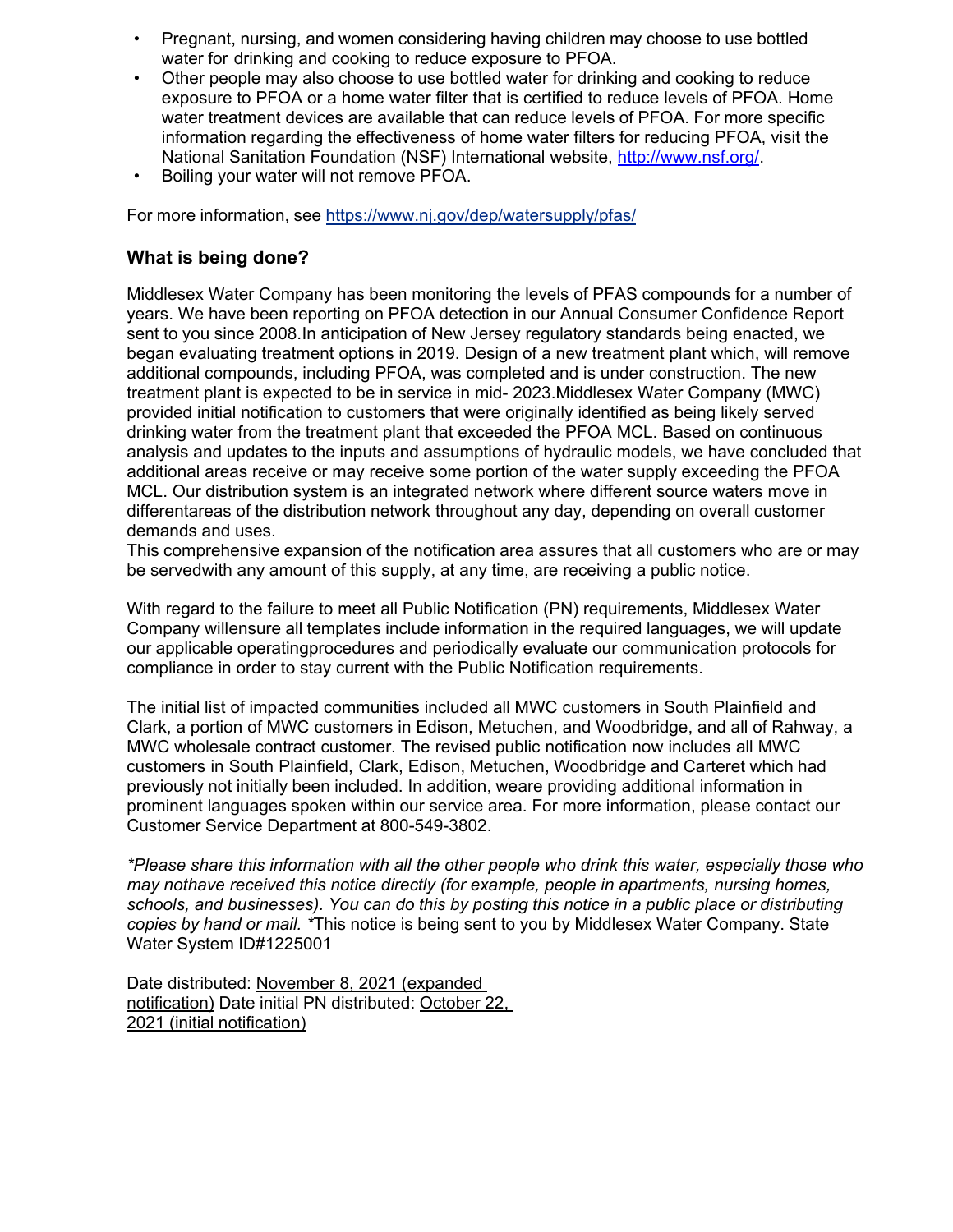## **INFORMACIÓN IMPORTANTE SOBRE SU AGUA POTABLE**

#### **Middlesex Water Company tiene niveles de ácido perfluorooctanoico (PFOA) por encima de los estándares permitidos en el agua potable, y ha incumplido los requisitos de aviso público.**

Nuestro sistema de agua ha incumplido recientemente un estándar de agua potable de Nueva Jersey y, como cliente de nuestra empresa, usted tiene derecho a saber qué ha sucedido, qué debe hacer y qué estamos haciendo nosotros para corregir esta situación. En virtud de un estándar normativo, se excedió el nivel permitido de ácido perfluoro octanoico (PFOA) en el agua potable.

Además, Middlesex Water Company incumplió con su obligación de dar aviso público inicial en todos los idiomas requeridos sobre la importancia del aviso, y tampoco brindó información sobre cómo pueden ponerse en contacto con el área del sistema de agua las personas que reciben el servicio a fin de obtener una copia traducida del aviso o para solicitar asistencia en el idioma adecuado.

Póngase en contacto con nosotros al 800-549-3802 o escriba a info@middlesexwater.com para obtener una copia traducida del material del aviso público o para solicitar ayuda.

De forma rutinaria, monitoreamos la presencia de contaminantes del agua potable regulados a nivel federal y estatal. Nueva Jersey adoptó un estándar o nivel máximo de contaminantes (Maximum Contaminant Level, MCL) con respecto al PFOA en 2020, y el monitoreo exigido comenzó en 2021. El MCL para el PFOA es de 14 partes por billón (parts per trillion, ppt) y se basa en una media móvil anual (Running Annual Average, RAA), a través de la cual se promedian los cuatro trimestres más recientes de datos de monitoreo. El 7 de septiembre de 2021, recibimos un aviso de que la muestra recogida el 2 de agosto de 2021 mostraba que nuestro sistema superaba el MCL de PFOA. El PFOA se detectó a 36.1 ppt, lo que provocó que la RAA superara el MCL independientemente de los resultados trimestrales posteriores.

## **¿Qué es el PFOA?**

El ácido perfluorooctanoico (perfluorooctanoic acid, PFOA) es un miembro del grupo de sustancias químicas denominadas sustancias per- y polifluoroalquilo (per- and polyfluoroalkyl substances, PFAS), que se utiliza comoaditivo de procesamiento en la fabricación de fluoropolímeros utilizados en utensilios de cocina antiadherentes y otros productos, así como en otros productos comerciales e industriales, por su alta resistencia a productos químicos agresivos y a altas temperaturas. El PFOA también se ha utilizado en espumas formadoras de películas acuosas para la extinción de incendios y actividades de capacitación para la protección contra incendios; y se encuentra en productos de consumo como revestimientos resistentes a las manchas para tapizados y alfombras, indumentaria de abrigo impermeable y envases antigrasa de alimentos. Las principales fuentes de PFOA en el agua potable son la descarga proveniente de instalaciones industriales donde este se fabrica o utiliza, además de la liberación de espuma formadora de películas acuosas. Aunque el uso del PFOA ha disminuido sustancialmente, se espera que la contaminación continúe indefinidamente porque es extremadamente persistente en el medioambiente y es soluble y transportable en el agua.

#### **¿Qué significa esto?**

*\*Las personas que beben agua que contiene PFOA por encima del MCL a lo largo del tiempo podrían experimentar problemas con sus niveles de colesterol en sangre, así como problemas en el hígado, riñón, sistema inmunitario o, en hombres, con el sistema reproductor. Beber agua que contenga PFOA por encima del MCL con el tiempo también puede aumentar el riesgo de cáncer de testículos y riñones. En el caso de las mujeres, beber agua que contenga PFOA por encima del MCL con el tiempo puede causar retrasos en el desarrollo del feto y/o del lactante. Algunos de estos efectos sobre el desarrollo pueden persistir durante la infancia.* 

\* *Para obtener información específica sobre salud, consulte*  https://www.nj.gov/health/ceohs/documents/pfas\_drinking%20water.pdf.